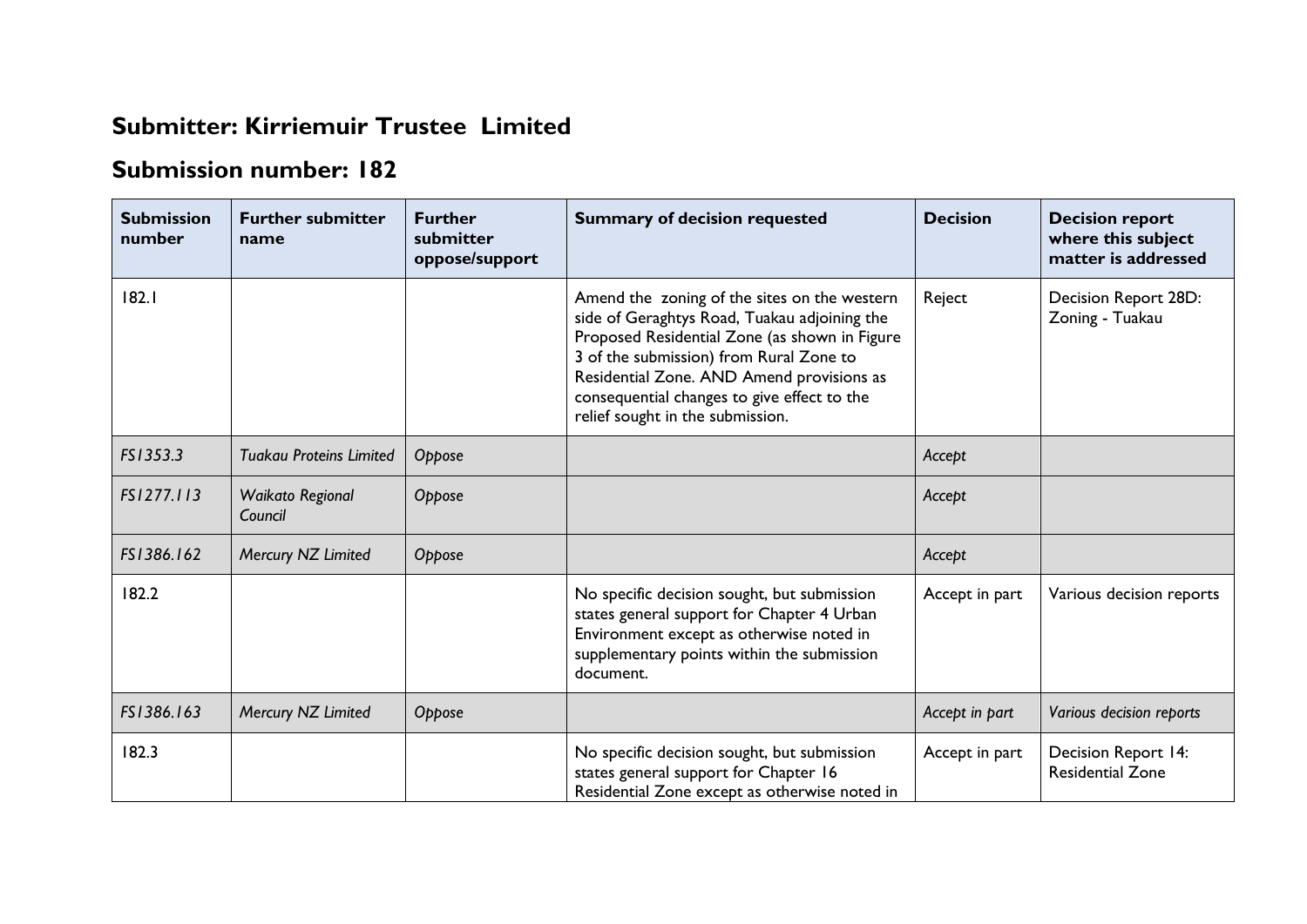| <b>Submission</b><br>number | <b>Further submitter</b><br>name | <b>Further</b><br>submitter<br>oppose/support | <b>Summary of decision requested</b>                                                                                                                                         | <b>Decision</b> | <b>Decision report</b><br>where this subject<br>matter is addressed |
|-----------------------------|----------------------------------|-----------------------------------------------|------------------------------------------------------------------------------------------------------------------------------------------------------------------------------|-----------------|---------------------------------------------------------------------|
|                             |                                  |                                               | supplementary points within the submission<br>document.                                                                                                                      |                 |                                                                     |
| FS1386.164                  | Mercury NZ Limited               | Oppose                                        |                                                                                                                                                                              | Accept in part  |                                                                     |
| 182.4                       |                                  |                                               | No specific decision sought, but submission<br>states general support for Chapter 13<br>Definitions, except as otherwise noted in<br>supplementary points in the submission. | Accept in part  | Decision Report 30:<br><b>Definitions</b>                           |
| FS1386.165                  | Mercury NZ Limited               | Oppose                                        |                                                                                                                                                                              | Reject          |                                                                     |
| 182.5                       |                                  |                                               | Retain the Objectives and Policies in Section<br>4.1 Strategic Direction as notified.                                                                                        | Reject          | Decision Report 5:<br><b>Strategic Directions</b>                   |
| FS1379.45                   | <b>Hamilton City Council</b>     | Oppose                                        |                                                                                                                                                                              | Accept          |                                                                     |
| FS1386.166                  | Mercury NZ Limited               | Oppose                                        |                                                                                                                                                                              | Accept          |                                                                     |
| 182.6                       |                                  |                                               | Retain the Objectives and Policies in Section<br>4.2 Residential Zone, as notified.                                                                                          | Accept in part  | Decision Report 14:<br><b>Residential Zone</b>                      |
| FS1386.167                  | Mercury NZ Limited               | Oppose                                        |                                                                                                                                                                              | Accept in part  | Decision Report 14:<br><b>Residential Zone</b>                      |
| 182.7                       |                                  |                                               | Retain the Objectives and Policies in Section<br>4.4 Residential and Village Zones - Noise,<br>lighting, outdoor storage, signs and odour, as<br>notified.                   | Accept in part  |                                                                     |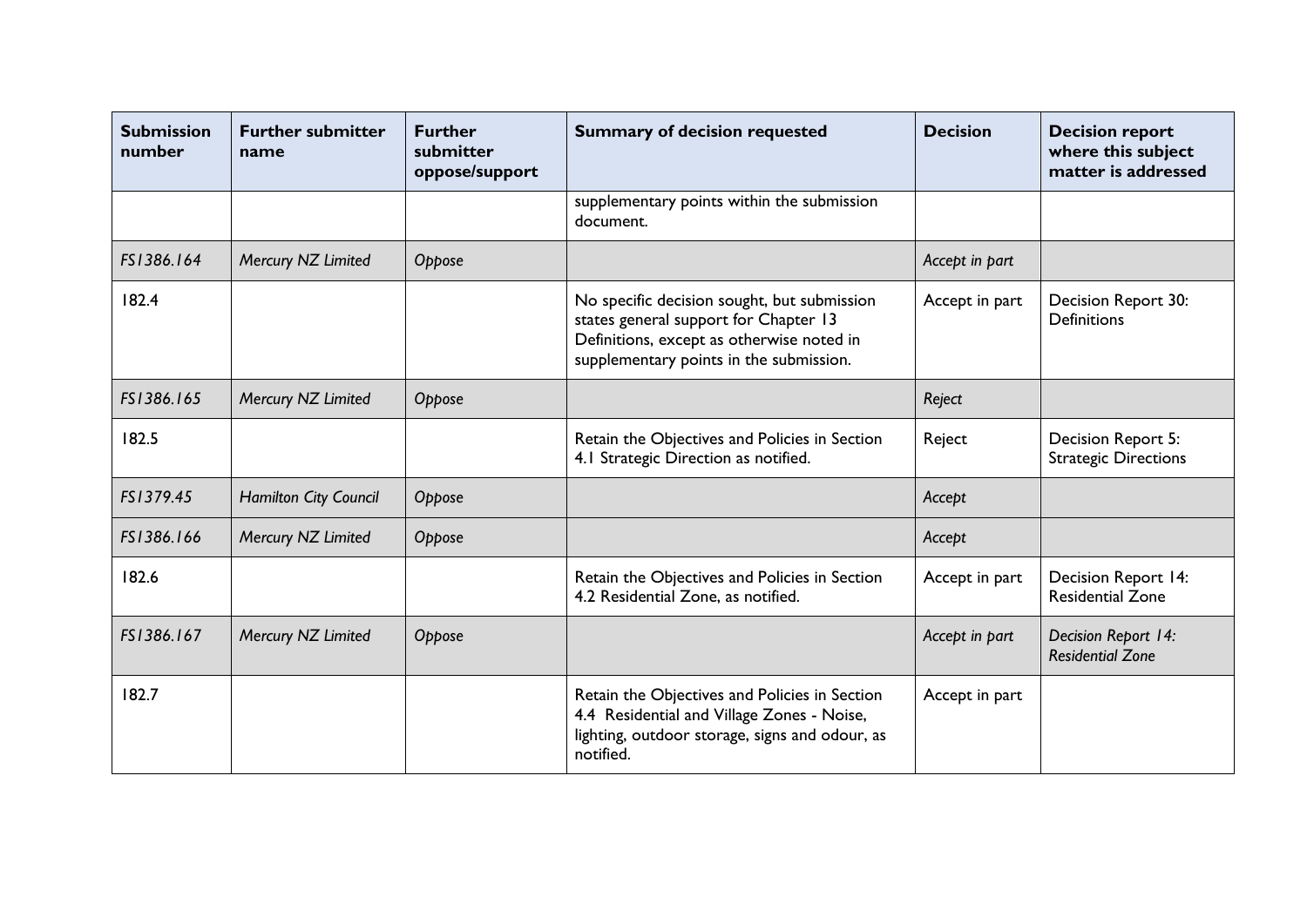| <b>Submission</b><br>number | <b>Further submitter</b><br>name | <b>Further</b><br>submitter<br>oppose/support | <b>Summary of decision requested</b>                                                                                                                                                                                                            | <b>Decision</b> | <b>Decision report</b><br>where this subject<br>matter is addressed                       |
|-----------------------------|----------------------------------|-----------------------------------------------|-------------------------------------------------------------------------------------------------------------------------------------------------------------------------------------------------------------------------------------------------|-----------------|-------------------------------------------------------------------------------------------|
| 182.8                       |                                  |                                               | Retain the Objectives and Policies in Section<br>4.7 Urban Subdivision and development, as<br>notified, unless otherwise specified in the<br>submission.                                                                                        | Accept in part  | Decision Report 32:<br><b>Miscellaneous Matters</b>                                       |
| FS1386.168                  | Mercury NZ Limited               | Oppose                                        |                                                                                                                                                                                                                                                 | Accept in part  |                                                                                           |
| 182.9                       |                                  |                                               | Retain Policy 4.1.3 (b) Location of<br>development, as notified.                                                                                                                                                                                | Reject          | Decision Report 5:<br><b>Strategic Directions</b>                                         |
| FS1386.169                  | Mercury NZ Limited               | Oppose                                        |                                                                                                                                                                                                                                                 | Accept          |                                                                                           |
| 182.10                      |                                  |                                               | Retain Policy 4.4.2 Noise, as notified.                                                                                                                                                                                                         | Accept          | <b>Decision Report 14:</b><br>Residential Zone and<br>Decision Report 17:<br>Village Zone |
| 182.11                      |                                  |                                               | Retain Policy 4.4.5 Objectionable odour, as<br>notified.                                                                                                                                                                                        | Accept          | Decision Report 14:<br>Residential Zone and<br>Decision Report 17:<br>Village Zone        |
| 182.12                      |                                  |                                               | Retain Objective 4.6.6 Manage adverse effects,<br>as notified.                                                                                                                                                                                  | Reject          | Decision Report 21:<br><b>Industrial Zones</b>                                            |
| 182.13                      |                                  |                                               | Amend Policy 4.7.11 Reverse sensitivity to<br>ensure that "protection" of sites generating<br>adverse effects is extended only where those<br>effects are lawfully established, as follows: (a)<br>Development and subdivision design minimises | Reject          | Decision Report 32:<br><b>Miscellaneous Matters</b>                                       |